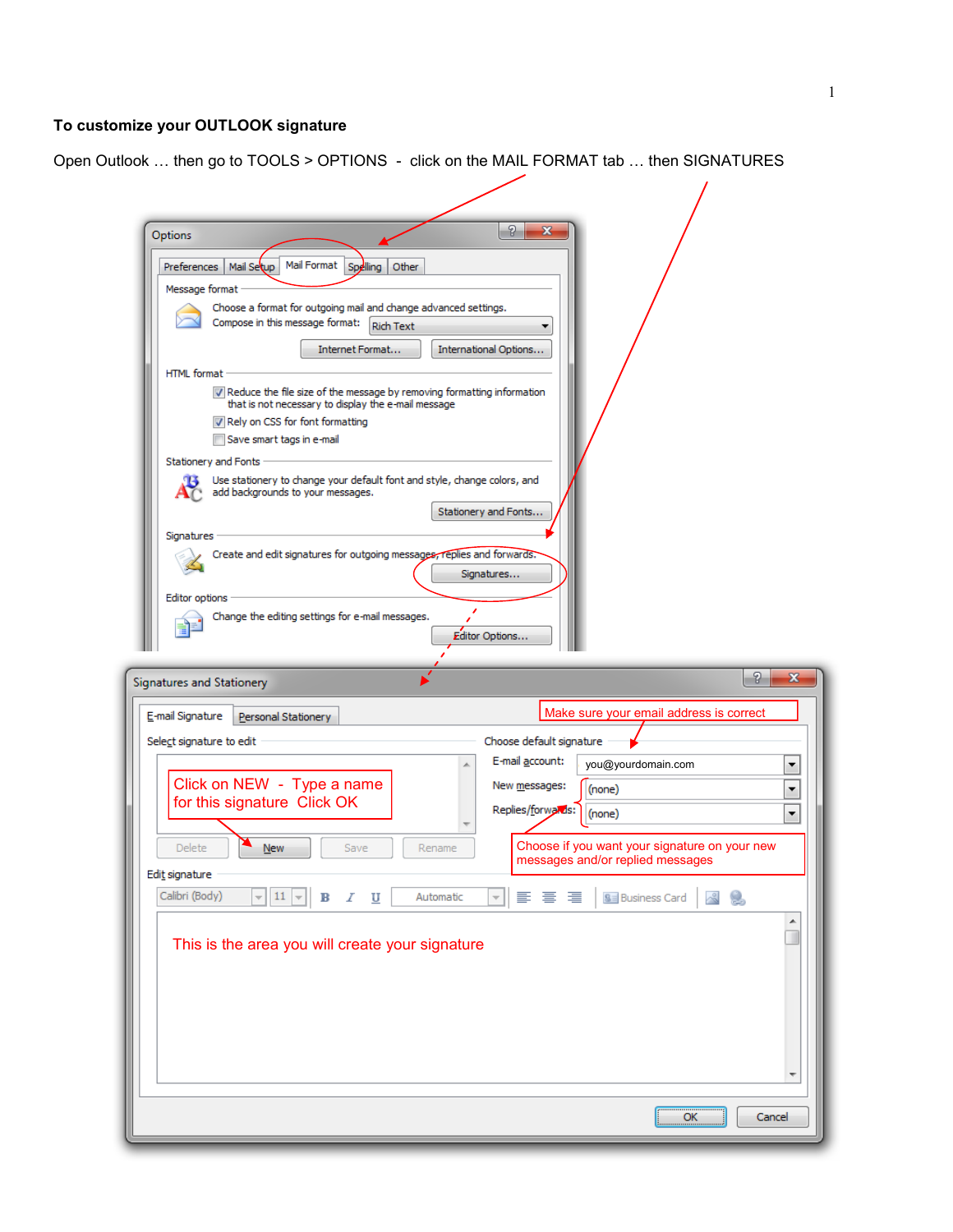**To add your name and links...**

| Signatures and Stationery                                                                                                                                                                             |                                                                                                                                                                                                                                                                                                                                                                                                                                                                                                                                    | P<br>$\mathbf x$                                                                       |
|-------------------------------------------------------------------------------------------------------------------------------------------------------------------------------------------------------|------------------------------------------------------------------------------------------------------------------------------------------------------------------------------------------------------------------------------------------------------------------------------------------------------------------------------------------------------------------------------------------------------------------------------------------------------------------------------------------------------------------------------------|----------------------------------------------------------------------------------------|
| E-mail Signature<br>Personal Stationery                                                                                                                                                               |                                                                                                                                                                                                                                                                                                                                                                                                                                                                                                                                    |                                                                                        |
| Select signature to edit<br>Your Name                                                                                                                                                                 | Choose default signature<br>E-mail account:<br>c you@yourdomain.com<br>New messages:<br>Your Name<br>Replies/forwards:<br>Your Name                                                                                                                                                                                                                                                                                                                                                                                                | ▼<br>▼<br>▼                                                                            |
| <b>Delete</b><br><b>New</b><br>Edit signature                                                                                                                                                         | Save<br>Rename                                                                                                                                                                                                                                                                                                                                                                                                                                                                                                                     |                                                                                        |
| Calibri (Body)<br>$\mathbf{v}$ 11 $\mathbf{v}$<br>в<br>$\boldsymbol{I}$<br><b>Your Name</b><br>Facebook   Twitter   My Website                                                                        | *   퇴) 로 별<br>Automatic<br><b>8</b> Business Card<br>$\underline{\mathtt{U}}$                                                                                                                                                                                                                                                                                                                                                                                                                                                      | $\sim$<br>Q,                                                                           |
| To add a link<br>in your signature.<br>To create the vertical<br>key<br>To adjust font type,<br>To create the live link<br>size, format, font<br>color and<br>justification<br>Click on the link icon | Type in the names of the<br>websites you want to appear<br>ОК<br>separator hold down the<br><b>SHIFT KEY then click this</b><br>highlight NAME you want<br>to link to eg: Facebook                                                                                                                                                                                                                                                                                                                                                 | Cancel                                                                                 |
| <b>Backspace</b><br><b>Delet</b><br>Enter<br>Dire                                                                                                                                                     | <b>Verify Link Name</b><br><b>Insert Hyperlink</b><br>Link to:<br>Text to display: Facebook<br>ø<br>$\boxed{2}$<br>$\blacktriangledown$<br>Computer<br>Look in:<br>Existing File or<br>System (C:)<br>Web Page<br>Current<br>BackUp (D:)<br>BDVD RW Drive (G:)<br>Folder<br>Place in This<br>Browsed<br>Document<br>Pages<br>Type in complete webaddress<br>m<br>including the http://<br>Create New<br>Recent<br>Document<br>Files<br>Address:<br>http://www.facebook.com<br>a<br>E-mail Address<br><b>Click OK when finished</b> | P<br>$\Sigma$<br>ScreenTip<br>$Q$ $B$<br>Bookmark<br>Target Frame<br>۰<br>OK<br>Cancel |